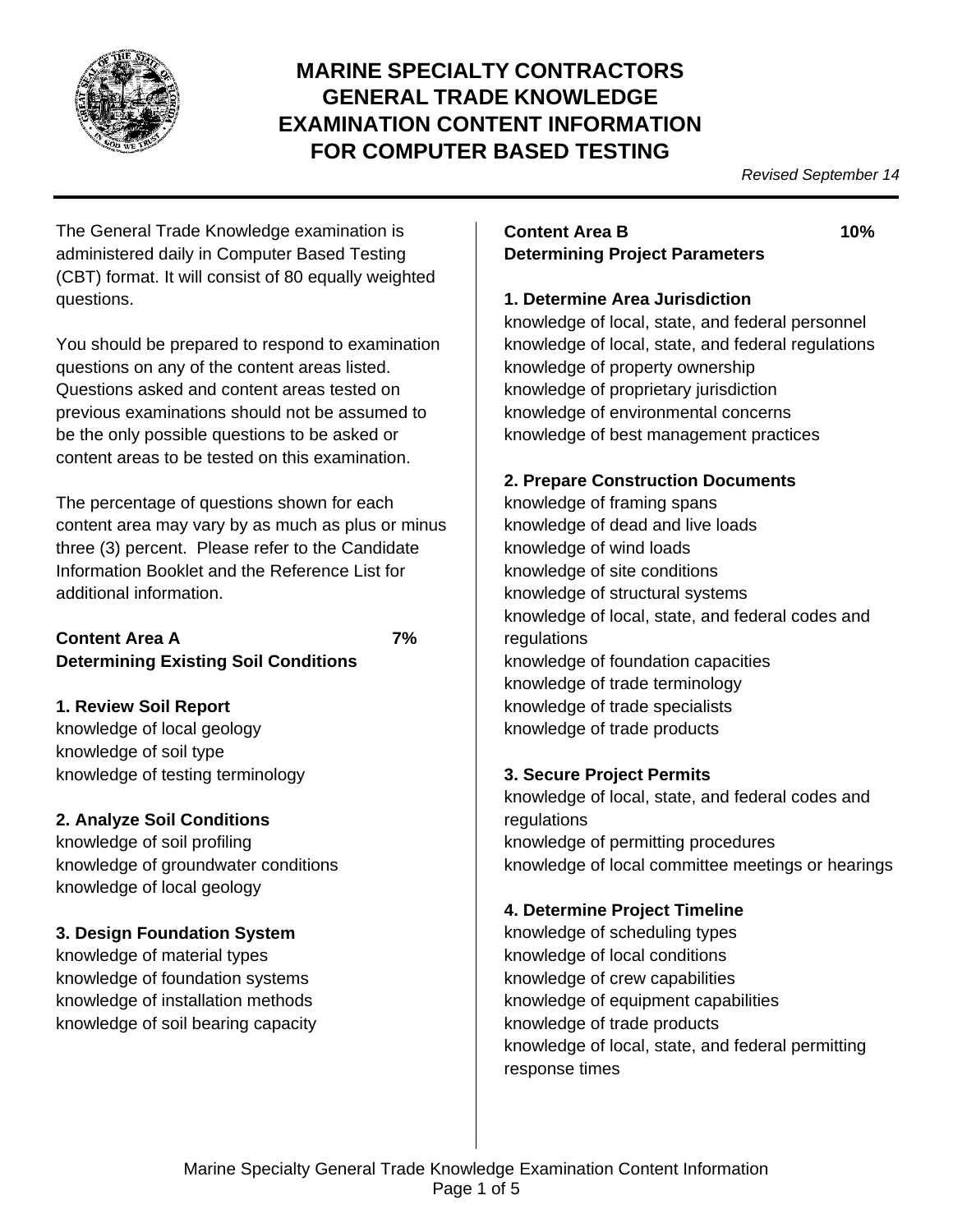### **5. Implement Safety Program**

Knowledge of job safety hazards Knowledge of safety rules & regulations knowledge of MSDS (material safety data sheet

#### **Content Area C 16% Administering Project**

#### **1. Investigate Site Conditions**

knowledge of sunshine one locates knowledge of equipment dimensions knowledge of soil conditions knowledge of neighboring property issues knowledge of local committees knowledge of Home Owners Association regulations knowledge of local security

### **2. Order Project Materials**

knowledge of construction methods knowledge of freight characteristics knowledge of marine materials knowledge of MSDS (material safety data sheet) knowledge of site conditions and access

### **3. Order Project Equipment**

knowledge of equipment capabilities and limitations knowledge of site access knowledge of equipment availability knowledge of emergency response plan

### **4. Mobilize Equipment**

knowledge of equipment capabilities and limitations knowledge of project materials knowledge of local conditions and access knowledge of environmental conditions knowledge of insurance requirements knowledge of coast guard regulations

### **5. Assign Project Personnel**

knowledge of personnel capabilities knowledge of subcontractor timelines knowledge of personnel responsibilities knowledge of US Longshoreman & Harbor Workers (USL&H) Insurance knowledge of Jones Act Insurance knowledge of company policies knowledge of Safety procedures

#### **6. Conduct Pre-Construction Meeting**

knowledge of site conditions knowledge of project scope knowledge of project scheduling

### **Content Area D 9% Constructing Foundation Systems**

#### **1. Demolish Existing Structure**

knowledge of heavy equipment knowledge of disposal sites knowledge of HazMat requirements knowledge of soil conditions knowledge of existing structure knowledge of diving knowledge of environmental regulations

#### **2. Layout Structure Location**

knowledge of property survey knowledge of riparian law knowledge survey methods knowledge of survey equipment knowledge of project parameters knowledge of environmental regulations knowledge of local, state, and federal codes and regulations

### **3. Install Concrete Footers**

knowledge of concrete mixtures knowledge of reinforcement requirements knowledge of concrete finishing knowledge of concrete conveying systems knowledge of volume estimations knowledge of formwork carpentry

#### **4. Install Structure Piling**

knowledge of hammer capacities knowledge of jet pumps knowledge of soil conditions knowledge of piling capacities knowledge of rigging knowledge of construction layout knowledge of equipment operations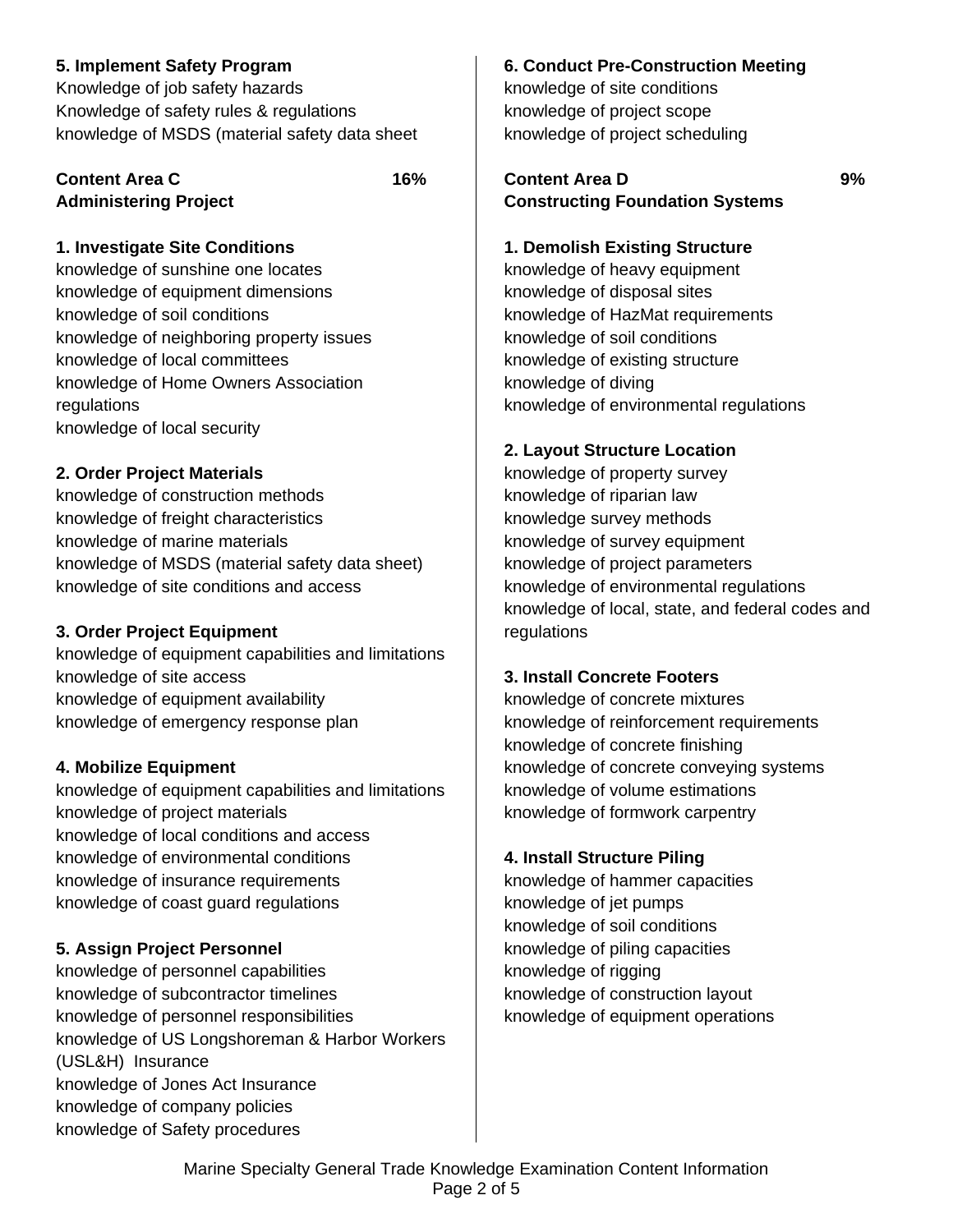### **Content Area E 13% Constructing Shoreline Stabilization**

### **1. Install Soil Stabilization Systems**

knowledge of survey and layout knowledge of hydrology knowledge of tidal conditions knowledge of erosion control knowledge of product installation

### **2. Install Cast-In-Place Concrete Wall**

knowledge of concrete finishing knowledge of concrete mixed design knowledge of formwork carpentry knowledge of reinforcement requirements knowledge of concrete conveying systems knowledge of volume estimations knowledge of concrete placement

### **3. Install Pre-Cast Concrete Wall**

knowledge of concrete finishing knowledge of concrete mix knowledge of formwork carpentry knowledge of reinforcing requirements knowledge of concrete conveying systems knowledge of volume estimations knowledge of concrete placement

### **4. Install Sheet Piling**

knowledge of hydrostatic pressure knowledge of concrete formwork knowledge of concrete mixed design knowledge of survey controls knowledge of sheet piling knowledge of vibratory hammers knowledge of cranes knowledge of impact hammers knowledge of water pumps knowledge of installation methods knowledge of rigging knowledge of soil conditions

## **5. Install Timber Bulkhead**

knowledge of timber construction knowledge of environmental regulations knowledge of timber preservation treatment knowledge of rough carpentry knowledge of anchoring systems

knowledge of backfill material and methods

### **Content Area F 10% Constructing Anchoring Systems**

#### **1. Install Concrete Deadmen**

knowledge of soil conditions knowledge of concrete mix knowledge of reinforcing bars knowledge of tie-back system capabilities knowledge of heavy equipment

### **2. Install Timber Pilings**

knowledge of soil conditions knowledge of pile drivers knowledge of pile capabilities knowledge of tie-back system capabilities knowledge of heavy equipment

### **3. Install Helical Anchors**

knowledge of soil conditions knowledge of product applications knowledge of equipment operations

### **4. Install Wedge Anchors**

knowledge of soil conditions knowledge of anchor operations knowledge of equipment operations

### **Content Area G 6% Performing Dredge and Fill Operations**

## **1. Obtain Dredge and Fill Permit**

knowledge of volumetric calculations knowledge of surveying knowledge of local, state, and federal codes and regulations knowledge of environmental concerns

## **2. Excavate Spoil**

knowledge of types of dredging knowledge of dewatering procedures knowledge of equipment operations knowledge of turbidity testing knowledge of environmental regulations knowledge of surveying knowledge of equipment maintenance

Marine Specialty General Trade Knowledge Examination Content Information Page 3 of 5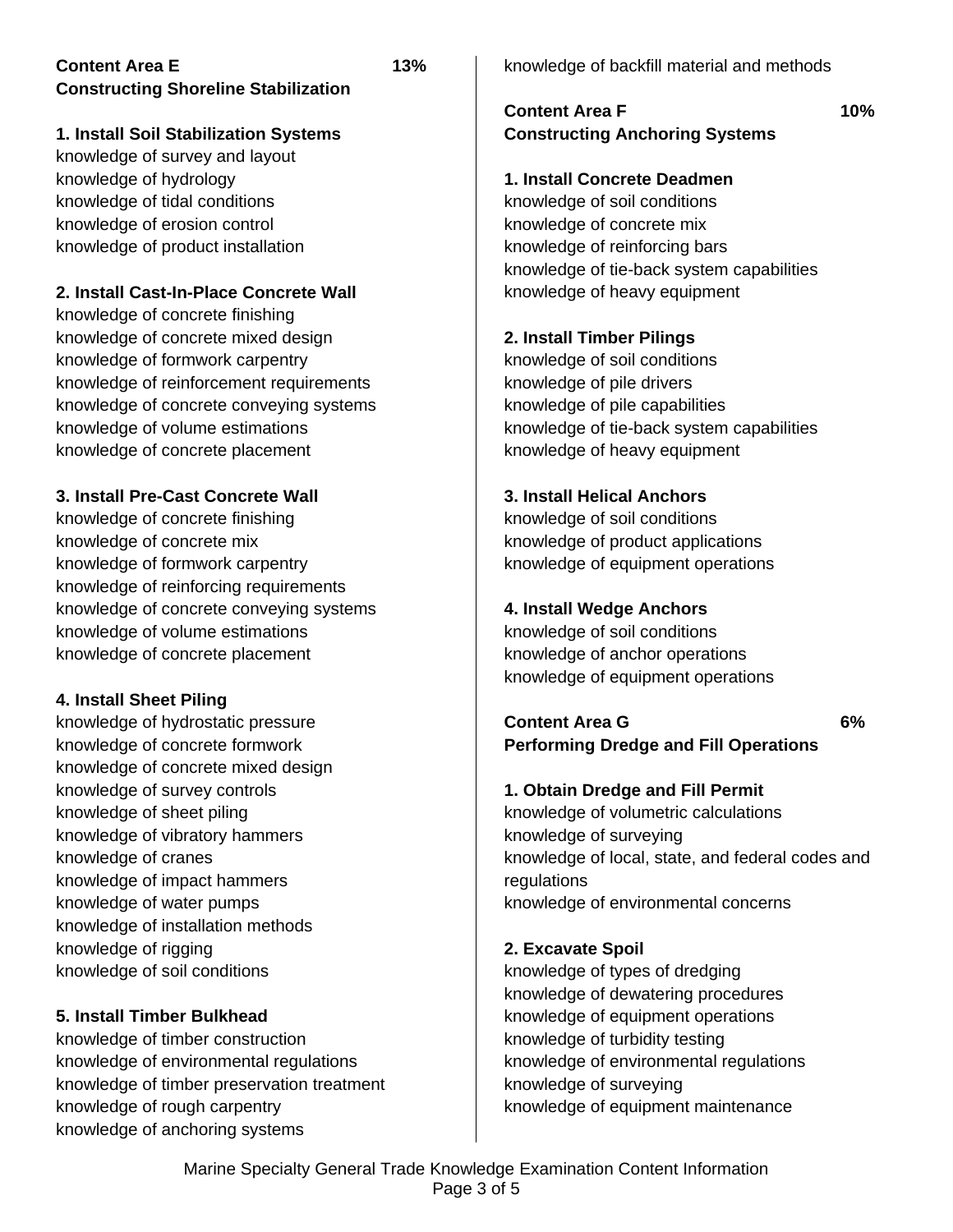### **3. Relocate Spoil**

knowledge of types of dredging knowledge of transportation equipment knowledge of heavy equipment knowledge of Florida Department of Transportation regulations knowledge of environmental regulations knowledge of equipment maintenance

## **Content Area H 9% Building Floating Marine Structures**

**1. Installation of Flotation Systems** knowledge of flotation products and systems knowledge of wave attenuators

# **2. Construct Frame Structure**

knowledge of marine accessory types knowledge of fire suppression systems knowledge of marine utilities knowledge of mooring systems knowledge of metallurgical reactions

# **3. Install Anchoring Systems**

knowledge of concrete piles knowledge of wood piles knowledge of helical anchors knowledge of counter-weight anchors knowledge of cable systems knowledge of wedge anchors knowledge of pile guides knowledge of soil conditions knowledge of rigging knowledge of pile driving knowledge of heavy equipment knowledge of water elevations

# **4. Install Access Gangway**

knowledge of aluminum gangways knowledge of ADA requirements knowledge of fastening systems knowledge of water elevation fluctuations knowledge of geometry

## **5. Install Specialty Equipment**

knowledge of mooring of vessels knowledge of local, state, and federal codes and regulations knowledge of vessels knowledge of mooring products and installation knowledge of recreational accessory products installation

# **Content Area I 14% Building Fixed Marine Structures**

## **1. Install Framing Structure**

knowledge of carpentry knowledge of surveying knowledge of fastening hardware knowledge of wood properties knowledge of metallurgical properties knowledge of welding knowledge of aluminum frame structures knowledge of wood frame structures knowledge of steel frame structures knowledge of plastic frame structures knowledge of concrete frame structures

# **2. Construct Deck**

knowledge of wood decking knowledge of aluminum decking knowledge of composite decking knowledge of vinyl decking knowledge of concrete decking knowledge of steel decking knowledge of fiberglass decking knowledge of fasteners knowledge of carpentry knowledge of environmental regulations knowledge of metallurgical reactions

# **3. Install Roof System**

knowledge of wood shingles knowledge of wood shakes knowledge of asphalt shingles knowledge of fiberglass shingles knowledge of carpentry knowledge of fastening systems